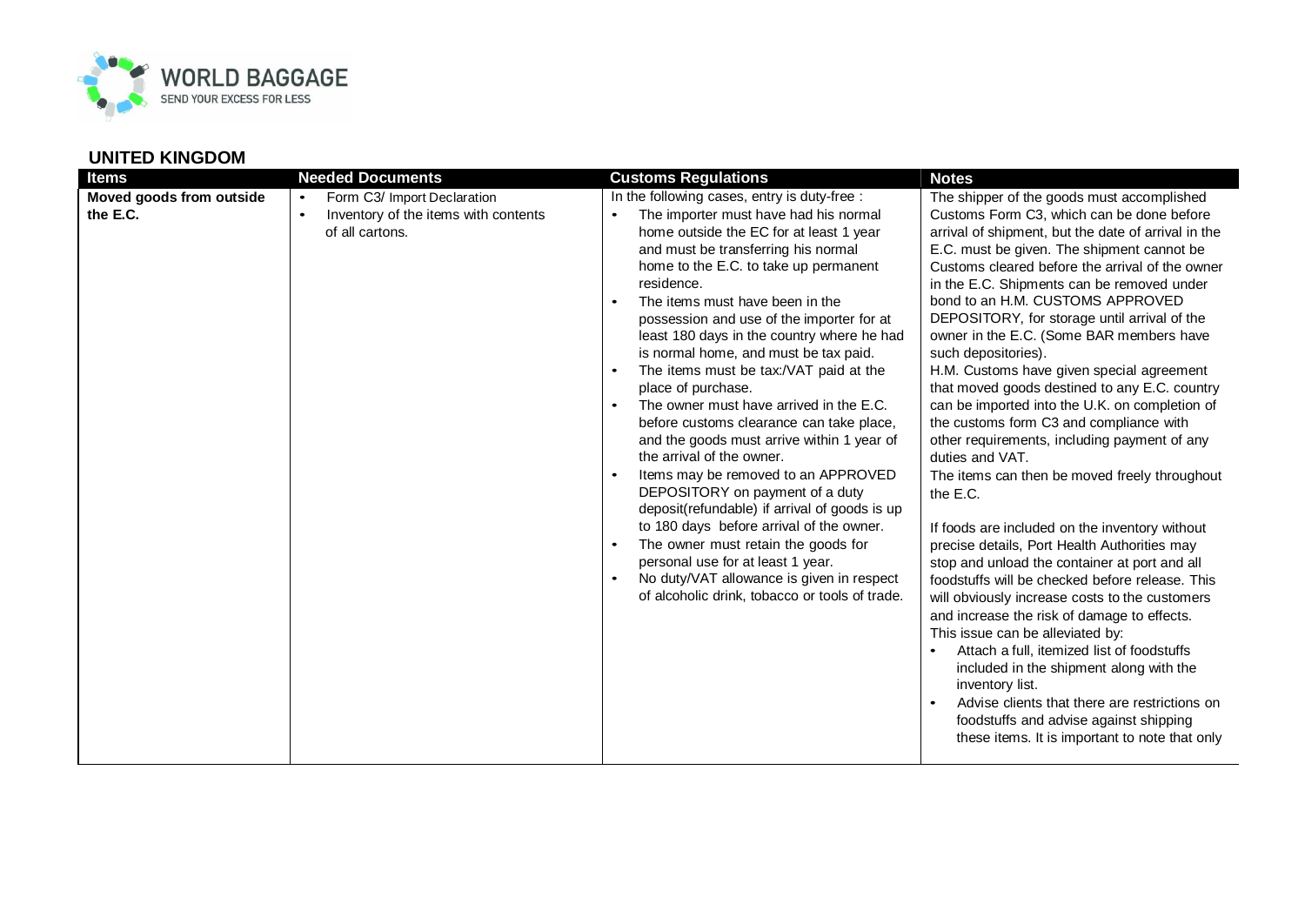

| <b>Items</b>                                   | <b>Needed Documents</b>                                                                                                                                                                                                             | <b>Customs Regulations</b>                                                                                                                                                                                                                                                                                                                                                                                                                                                                                                                                                                                                                                                                                                                                                                               | <b>Notes</b>                                                                                                                                     |
|------------------------------------------------|-------------------------------------------------------------------------------------------------------------------------------------------------------------------------------------------------------------------------------------|----------------------------------------------------------------------------------------------------------------------------------------------------------------------------------------------------------------------------------------------------------------------------------------------------------------------------------------------------------------------------------------------------------------------------------------------------------------------------------------------------------------------------------------------------------------------------------------------------------------------------------------------------------------------------------------------------------------------------------------------------------------------------------------------------------|--------------------------------------------------------------------------------------------------------------------------------------------------|
|                                                |                                                                                                                                                                                                                                     |                                                                                                                                                                                                                                                                                                                                                                                                                                                                                                                                                                                                                                                                                                                                                                                                          | dried/tinned non-perishable food stuffs are<br>allowed into the U.K.                                                                             |
| Diplomatic goods                               | Application form C426 to be completed by<br>Embassy/High Commission and lodged with<br>Customs by the representative.                                                                                                               | Entry is free from duty.                                                                                                                                                                                                                                                                                                                                                                                                                                                                                                                                                                                                                                                                                                                                                                                 | It is essential to know the marks and numbers<br>of the packages in which the goods are<br>travelling, date ,ship's name and port of<br>arrival. |
| <b>Students</b>                                | SEE MOVED GOODS<br>$\bullet$<br>but in addition to C3 declaration.<br>Letter from University, College, or<br>$\bullet$<br>Polytechnic certifying the importer is a<br>"student" giving residential period of<br>educational course. |                                                                                                                                                                                                                                                                                                                                                                                                                                                                                                                                                                                                                                                                                                                                                                                                          |                                                                                                                                                  |
| <b>Bridal Clothes-from</b><br>outside the E.C. | Separate declaration on customs form C3.                                                                                                                                                                                            | Bridal Clothes and similar articles,<br>wedding gifts may be imported duty/VAT free<br>where it can be shown that:<br>The couple (or shortly to be married)<br>individual must have had his/her normal<br>home outside the E.C. for at least 1 year<br>and be transferring his/her home<br>to the E.C.<br>The items must be tax paid at country of<br>origin.<br>The items must arrive in the U.K. up to 60<br>$\bullet$<br>days before the wedding, not later than<br>120 days after, and must be retained for<br>personal use for at least a year. A duty<br>deposit must be paid where goods arrive<br>before the wedding or where proof cannot<br>be given to Customs Authorities of the<br>wedding details. No gift must exceed £800<br>in value per donor.<br>No allowance for alcoholic drink, or |                                                                                                                                                  |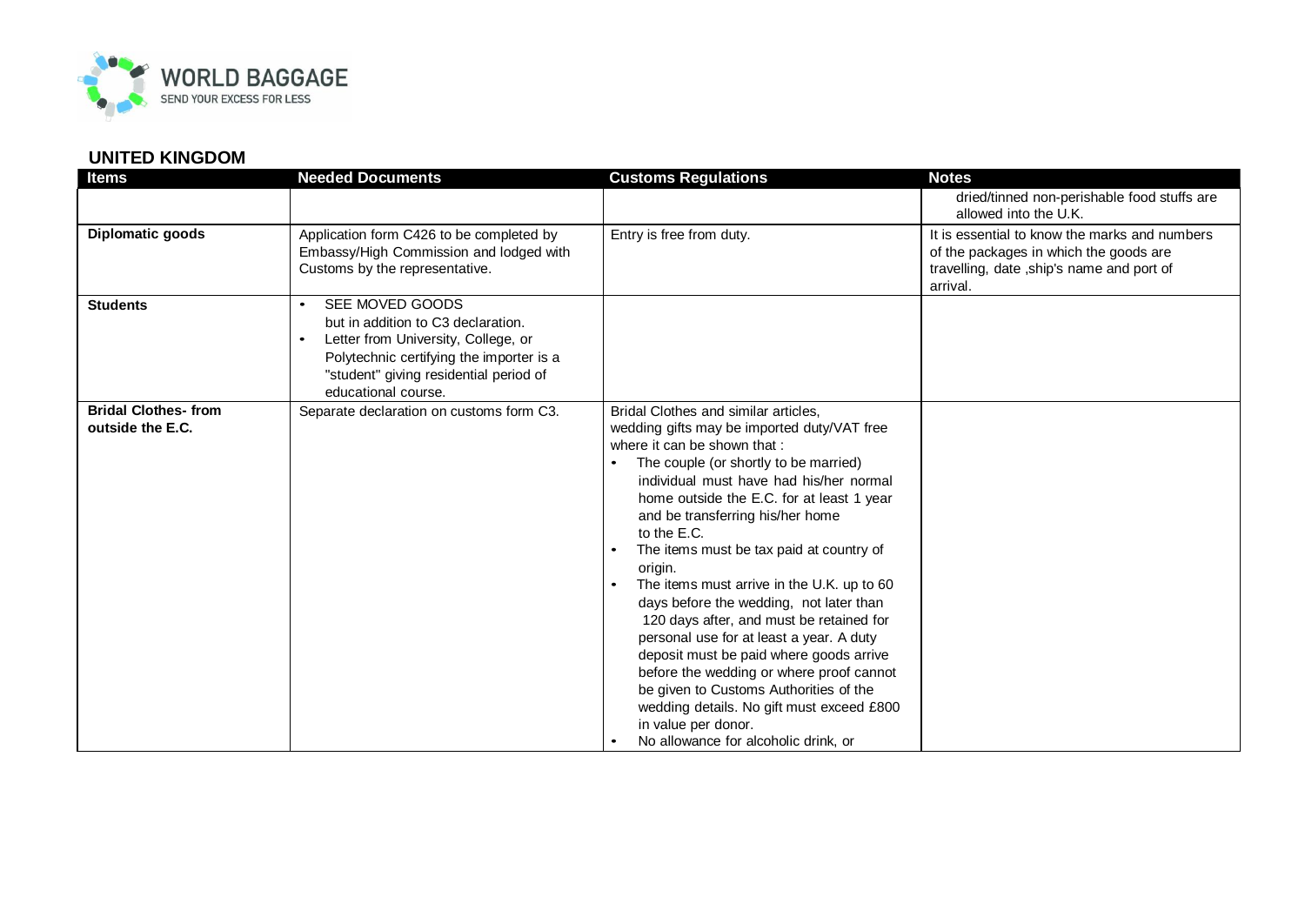

| <b>Items</b>                | <b>Needed Documents</b>                             | <b>Customs Regulations</b>                         | <b>Notes</b>                                      |
|-----------------------------|-----------------------------------------------------|----------------------------------------------------|---------------------------------------------------|
|                             |                                                     | Tobacco products is given.                         |                                                   |
|                             |                                                     | The owner must keep the items for                  |                                                   |
|                             |                                                     | personal use for at least 1 year.                  |                                                   |
| <b>Heirlooms/ Bequest</b>   | Customs notice 368 with attached                    | Entry is free from duty if the heir is permanently | At least 60 days before the arrival of the goods  |
|                             | Customs form C1421.                                 | domiciled in the E.C. and he will not use the      | a special application must be made to             |
|                             | Certified copy of the Will of the deceased          | items for trade or business purposes.              | Customs.                                          |
|                             | or a certified relevant extract there from or       |                                                    | The items should not be dispatched until the      |
|                             | copy of Probate from the Court if the               |                                                    | Customs have given authority for duty free entry. |
|                             | deceased died interstate. An English                |                                                    |                                                   |
|                             | translation is necessary if document is not         |                                                    |                                                   |
|                             | in English.<br>Inventory (if the copy Will or other |                                                    |                                                   |
|                             | document does not specifically detail the           |                                                    |                                                   |
|                             | goods to be imported) with supporting               |                                                    |                                                   |
|                             | declaration from the Lawyer confirming              |                                                    |                                                   |
|                             | that the goods to be imported are the               |                                                    |                                                   |
|                             | legatee's rightful share of the estate.             |                                                    |                                                   |
|                             | Declaration from the legatee confirming             |                                                    |                                                   |
|                             | that he is a permanent resident in the E.C.         |                                                    |                                                   |
|                             | and a beneficiary under the Will of the             |                                                    |                                                   |
|                             | deceased.                                           |                                                    |                                                   |
|                             | Special application must be made to                 |                                                    |                                                   |
|                             | Customs.                                            |                                                    |                                                   |
| New furniture, household    |                                                     | New furniture and household furniture are liable   | These articles, where included in a household     |
| effects, gifts, memorabilia |                                                     | to payment of customs duty and VAT, if they        | removal are liable to payment of customs duty     |
|                             |                                                     | have not been in the owner's previous use and      | and VAT and must be separately declared on        |
|                             |                                                     | possession for more than the periods               | the import declaration (Form C3).                 |
|                             |                                                     | given in item 1 "removal goods".                   |                                                   |
| <b>Antiquity, Artwork</b>   | Letter of antiquity made by expert with             | Entry is free from duty if:                        | Antiquity and artwork imported into the U.K. for  |
|                             | antiques/art dealer certifying articles are         | Artworks are forming a part of a bona              | resale are treated as a commercial import, and    |
|                             | more than 100 years old.                            | fida household effects, or                         | such goods would be subject to DUTY/VAT           |
|                             | VAT 905 Reliefs' from VAT.                          | Articles are more than 100 years old.<br>$\bullet$ | according to the circumstances.                   |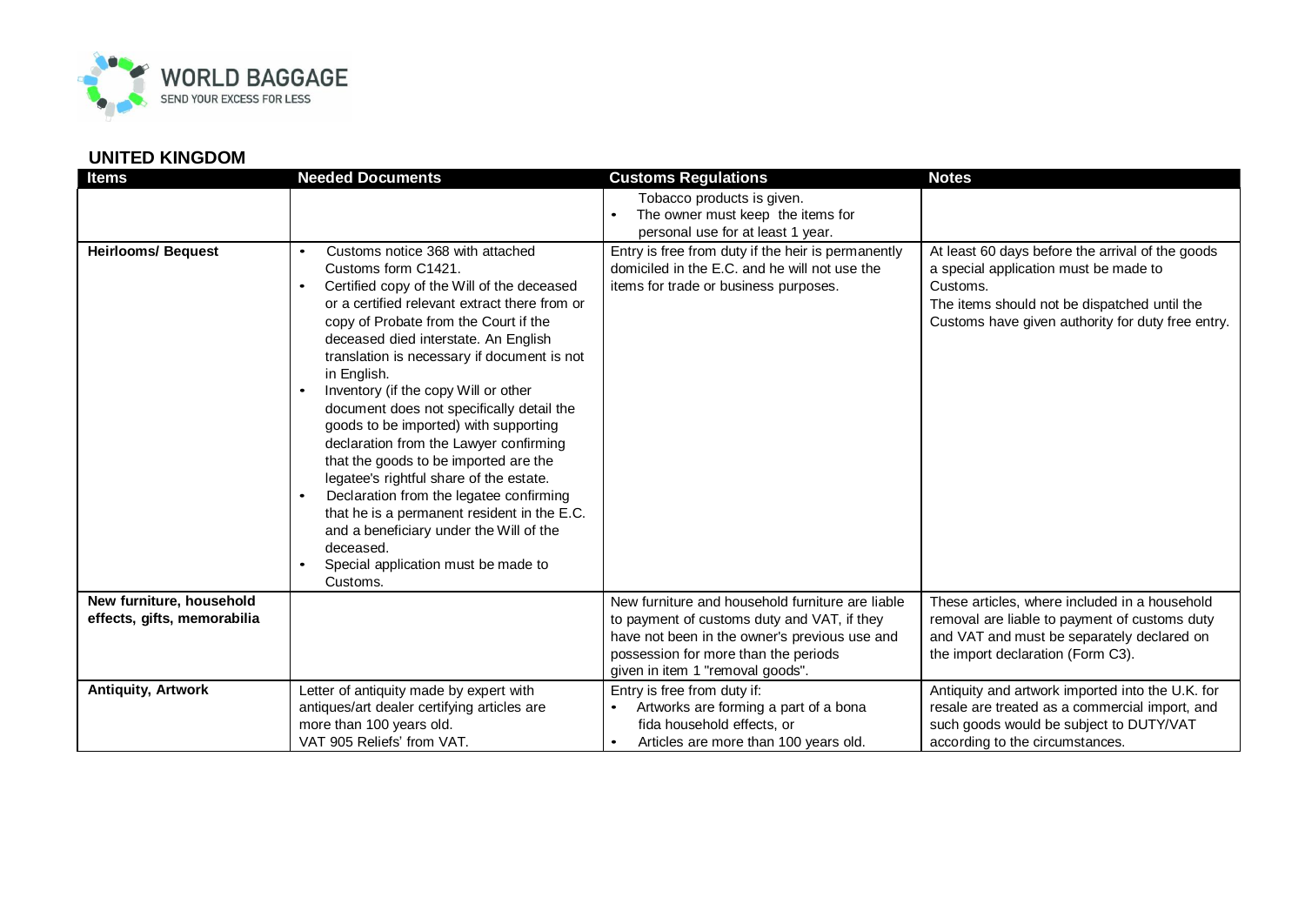

| <b>Items</b>                                                                                              | <b>Needed Documents</b>                                                                                                                                                                                                                                                                                                                                                                                                                                                            | <b>Customs Regulations</b>                                                                                                                                                                                                                                                                              | <b>Notes</b>                                                                                                                                                                                                                                                                                                                                                                                                                                                                                                                                            |
|-----------------------------------------------------------------------------------------------------------|------------------------------------------------------------------------------------------------------------------------------------------------------------------------------------------------------------------------------------------------------------------------------------------------------------------------------------------------------------------------------------------------------------------------------------------------------------------------------------|---------------------------------------------------------------------------------------------------------------------------------------------------------------------------------------------------------------------------------------------------------------------------------------------------------|---------------------------------------------------------------------------------------------------------------------------------------------------------------------------------------------------------------------------------------------------------------------------------------------------------------------------------------------------------------------------------------------------------------------------------------------------------------------------------------------------------------------------------------------------------|
|                                                                                                           |                                                                                                                                                                                                                                                                                                                                                                                                                                                                                    | These articles have been in the use and<br>possession of the owner as described in                                                                                                                                                                                                                      |                                                                                                                                                                                                                                                                                                                                                                                                                                                                                                                                                         |
|                                                                                                           |                                                                                                                                                                                                                                                                                                                                                                                                                                                                                    | item 1 (moved goods).<br>Are not for sale or other disposal.<br>$\bullet$                                                                                                                                                                                                                               |                                                                                                                                                                                                                                                                                                                                                                                                                                                                                                                                                         |
| Valued metal articles                                                                                     |                                                                                                                                                                                                                                                                                                                                                                                                                                                                                    | Entry is free from duty on the same basis<br>and under the same conditions as furniture and<br>other articles.                                                                                                                                                                                          | No particular prescription for the importation of<br>silverware within a household effects.                                                                                                                                                                                                                                                                                                                                                                                                                                                             |
| Motorcycles and Motor-cars,<br>mopeds, power driven boats<br>with or without engines and<br>sailing boats | Customs form C104/A.<br>$\bullet$<br>Customs form C104/A (vessels).<br>$\bullet$<br>Document showing that the vehicle/vessel<br>$\bullet$<br>has been in the owner's use and<br>ownership outside the country for the period<br>described in item1 (moved goods) and<br>must provide proof of ownership and use<br>by original purchase invoice, insurance<br>certificate etc., Garage and maintenance<br>Receipts, etc.<br>If vehicle is less than 180 days, C384<br>Declaration. | Entry is free from duty if vehicles/vessels will not<br>be sold or otherwise disposed for 1 year after<br>the date of importation.                                                                                                                                                                      | Customs may need proof that the owner<br>of the vehicle/boat has lived abroad for 1year<br>or longer, e.g., copy of passport with<br>date stamp showing arrival in abroad,<br>or copy of lease/rental agreement on overseas<br>residence.<br>Latest information can be checked out on the<br>Government internet : www.detr.gov.uk - look<br>under Vehicle standards.<br>General enquiries about importing vehicles and<br>vehicle approval :<br>e-mail: rvs1.dot@gtnet.gov.uk<br>Technical enquiries about cars :<br>e-mail: enquiries.vi@gtnet.gov.uk |
| <b>Caravans, trailers</b>                                                                                 | Customs declaration (Form C3).                                                                                                                                                                                                                                                                                                                                                                                                                                                     | Entry is free from duty provided:<br>The owner is transferring his residence to the<br>U.K.<br>They have been in the owner's use and<br>$\bullet$<br>possession abroad (see note section 1<br>moves goods).<br>They are for his continued use and not for<br>$\bullet$<br>Trade/sale or other disposal. |                                                                                                                                                                                                                                                                                                                                                                                                                                                                                                                                                         |